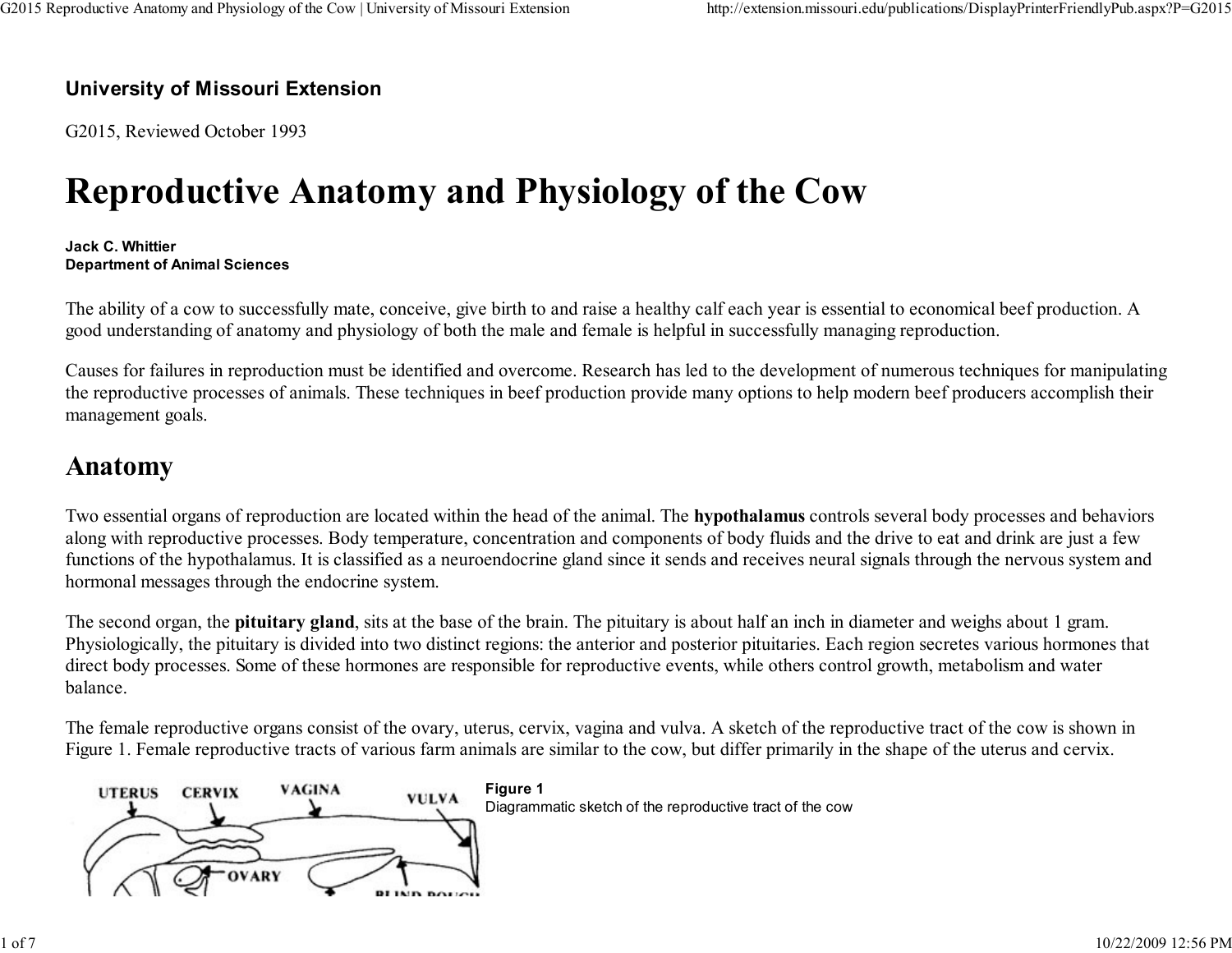

 Production of two primary reproductive hormones, estrogen and progesterone. A cow has two bean-shaped ovaries located within the abdominal cavity. Size of the ovaries varies with stage of the reproductive cycle and age of the female, but generally are 1 to 1-1/2 incheslong.

The **oviduct** begins as a funnel-shaped tube that engulfs the ovary. This funnel portion of the oviduct is called the **infundibulum**. When ovulation occurs, the ovum is picked up by the infundibulum and channeled into the oviduct (also known as the Fallopian tube), where fertilization takes place if viable sperm are present. Here the ovum remains capable of fertilization for only a short time. Thus it is essential that sperm be present inthe oviduct near the time of ovulation. The ovum moves through the oviduct into the uterine horn within the next 3 to 4 days. If the ovum isfertilized, it then begins embryological development; if not, it degenerates and disappears and the next estrous cycle ensues.

The body of the **uterus** of the cow is short and poorly developed, while the **uterine horns** are relatively long and well developed. The fertilized embryo moves from the oviduct into the uterine horn, where fetal and maternal membrane development begins. This newly developing fetus growswithin a layer of membranes called the placenta, through which nourishment from the dam diffuses. There is no direct blood connection between the fetus and the dam, but rather a complex system that selectively allows certain molecules to pass from the maternal side of the placenta to thefetal side and vice versa. It also provides nutrients and carries waste products from the fetus.

The cervix is in effect the neck of the uterus. It has thick walls and a small opening which softens and relaxes to allow a passageway for sperm at mating and expulsion of the fetus at the time of birth. During pregnancy, the cervix is filled with a thick mucus secretion known as the cervical plug, which protects the uterus from infections entering from the vagina. The cervical plug is expelled and the cervical opening begins to dilate inthe days prior to calving.

The vagina serves as a receptacle for the male's penis during service. In the cow, the semen is deposited in the vagina near the cervix during natural mating with the bull. When artificial insemination is used, an insemination instrument is threaded through the vagina and cervix and semenis deposited at the uterine side of the cervix. Urine is discharged from the urinary bladder through the urethra, which opens into the base of the vagina. The region behind the urethral opening is called the vestibule and is a common passageway for both the urinary and reproductive systems.The external opening of the vagina is called the vulva.

# Physiology

The cyclical events of the estrous cycle are depicted in Figure 2.



#### Figure 2

 The ovarian changes during a typical 21-deay estrous cycle in which pregnancy does not occur. Note thatthe development and regression of the corpus luteum and of the follicles are continuous processes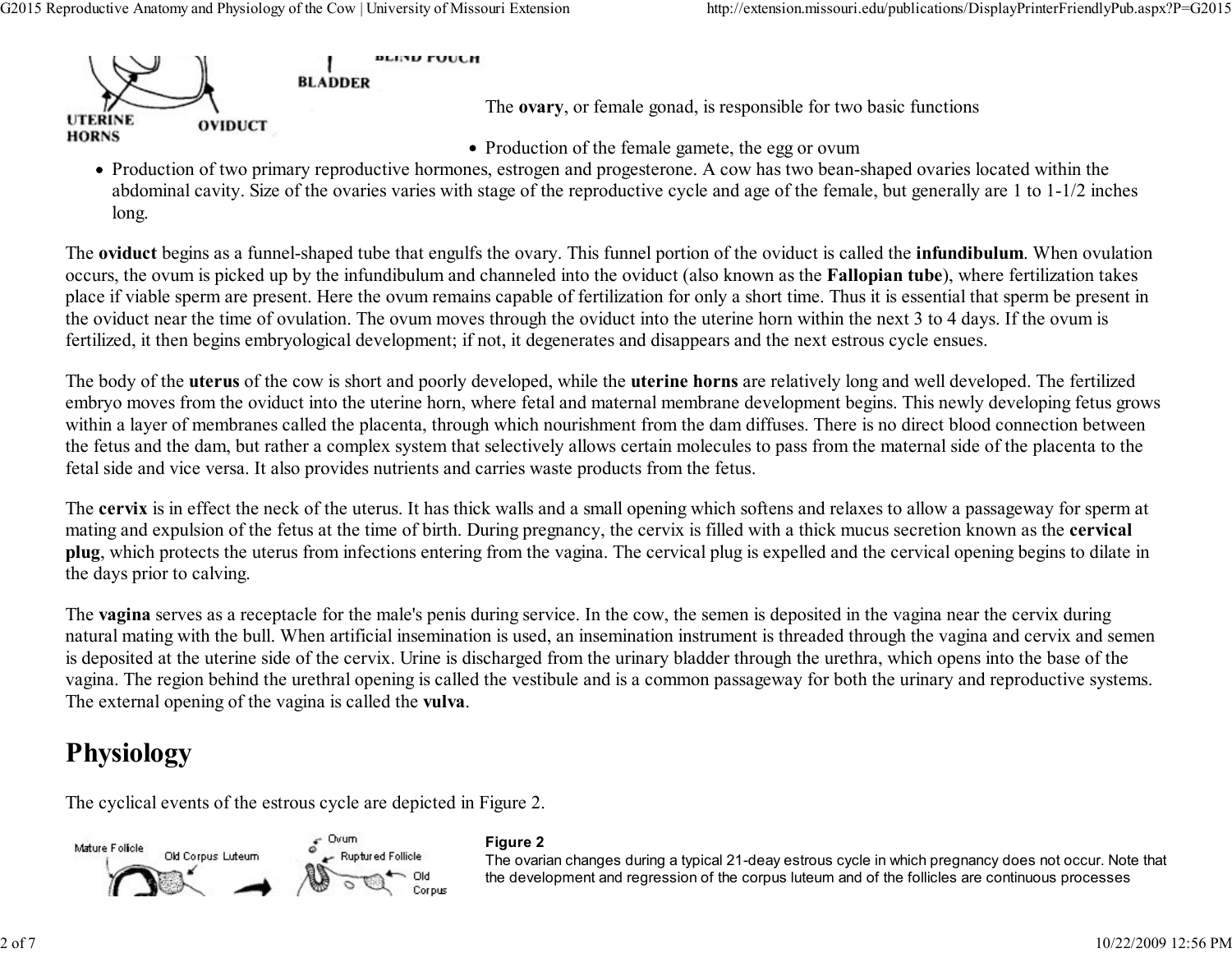

The ovary produces the egg by a process called **oogenesis**. In contrast to spermatogenesis in the bull which is continuous, oogenesis is cyclic. This cycle of egg development in cattle is called the estrous cycle and is typically 20 to 21 days in length. During the estrous cycle, two prominentstructures are present within the ovary, the follicle and corpora lutea.

Each of these structures undergo a development and subsequent regression phase during the estrous cycle. Follicles begin within the ovary as oneof several thousand primary follicles, which consist of a germ cell surrounded by a layer of flattened cells. This germ cell has the potential to mature into an egg if the follicle completes the development phase. However, only a small percentage of primary follicles continue through thesecondary and tertiary follicular phases and ultimately undergo ovulation. Primary follicles that never complete development die and are replaced by newly formed primary follicles.

The relatively few primary follicles that complete development do so through a series of phases. Many layers of cells are added to the single layerof cells surrounding the egg in the primary follicle and a central cavity forms. The follicle and cavity within the follicle grow larger and the egg becomes attached to a stalk of cells on the side of the follicle opposite the future site of ovulation. As the follicle continues to grow larger, the outerlayer of the follicle becomes thinner. This follicle is mature and called a Graafian follicle. The outer layer of the follicle ruptures at the appropriate time and the egg and contents of the follicular cavity are released. Follicular development occurs in concert with other reproductive and behavioralfunctions so that near the time of ovulation the uterus is prepared to receive both the egg from the female and sperm from the bull.

Following ovulation, the cells that developed within the follicle undergo a differentiation process by action of pituitary hormones. This process iscalled luteinization and gives rise to the second ovarian structure, the corpora lutea (pl. corpus luteum). This structure is often referred to simply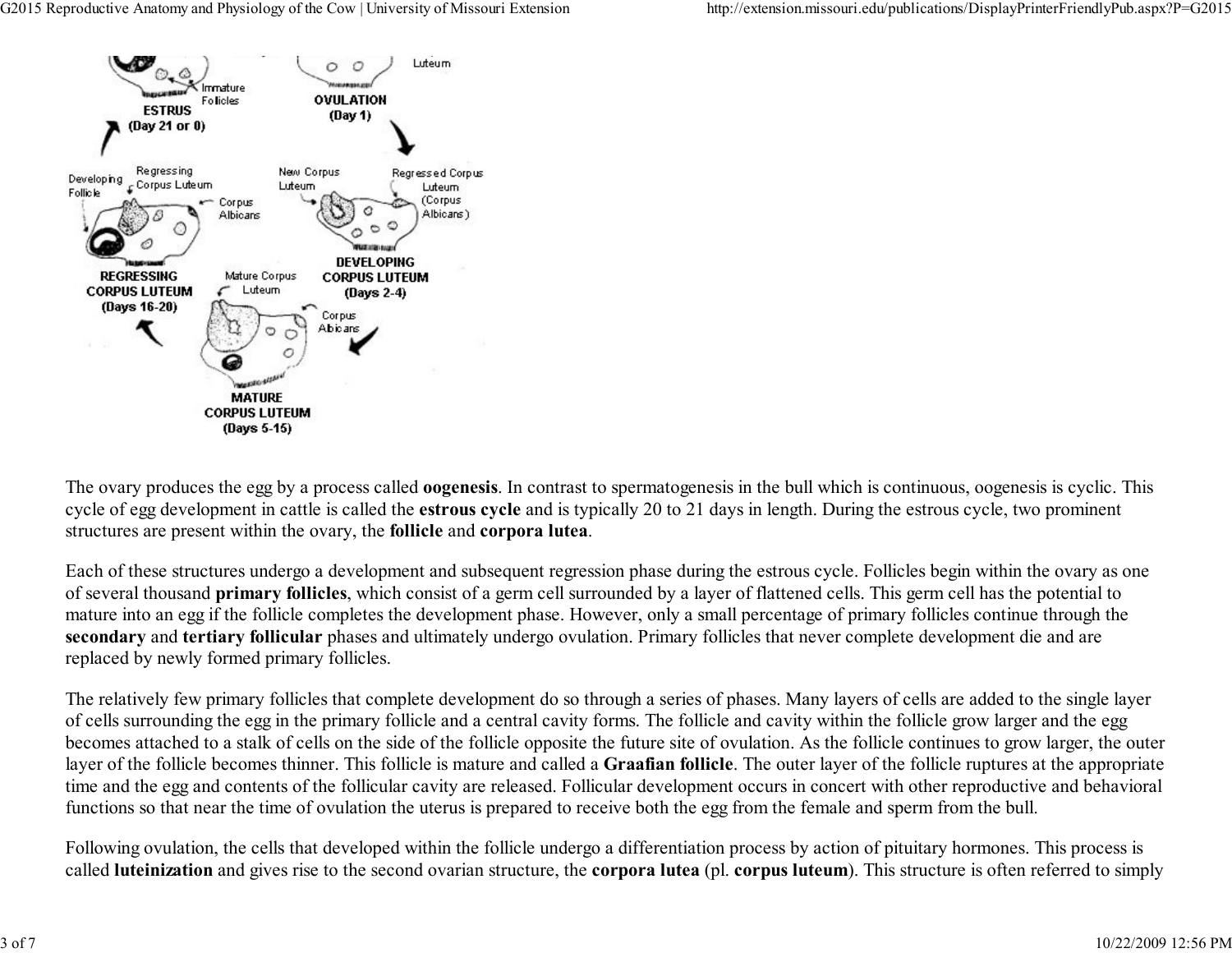as the CL and has the important function of secreting the hormone progesterone.

The CL goes through a maturation and regression cycle much the same as the follicle. A blood clot-type structure known as a corpora hemorrhagicum forms in the cavity left by the ruptured follicle and is transformed into a CL by Day 5 of the cycle (Day 0 = estrus). The CL is fully functional from Day 5 to Day 15 of the cycle and then begins to regress if the female does not become pregnant. The CL regresses and nolonger secretes progesterone as the follicle of the next estrous cycle begins to develop. As the CL regresses further, it becomes known as thecorpus albicans and remains visible on the ovary for several subsequent cycles.

Figure 2 illustrates the changing structures on the ovary during a typical 21-day estrous cycle. The dynamic development and regression of the corpus luteum and follicles are a continual process in the normal cycling cow until she becomes pregnant. In a pregnant female, CL regression doesnot occur and the cyclic activity stops until after calving. Following calving, a cow generally remains anestrous (does not cycle) for an average of60 days before estrous cycles are once again established. The length of the postpartum anestrous period can be affected by nutrition, lactation, environmental stress and numerous other factors. Management to control the length of this interval is a main consideration in successful cow/calfprograms, since to produce a calf on a yearly interval a cow must rebreed within 85 days after calving.

Any condition that prolongs the period of time that blood levels of progesterone remain high will have the same effect as pregnancy in stopping theregular 21-day cycle. Occasionally the CL does not regress normally (persistent CL) even though the animal does not become pregnant. Thisrequires diagnosis and treatment by a veterinarian.

Abnormally short estrous cycles (7 to 11 days) can occur. This condition appears to be caused by either no corpora lutea being formed, or if one isformed, it is non-functional and progesterone levels remain low. An estrous cycle can be shortened intentionally by injecting a hormone calledprostaglandin, which causes the CL to regress. Prostaglandin injection is one method used in estrous synchronization.

Estrus heat is not always accompanied by ovulation, nor ovulation by estrus. Heat without ovulation (anovulatory heat) will not result in pregnancyeven though the female is bred. Ovulation without behavioral estrus (silent heat) is not uncommon in cows, especially the first few weeks aftercalving. Such females will not accept service from a male.

There are wide differences between the species of mammals in the various characteristics of the estrous cycle. Some species have only one heat period each year and are called monoestrus. The cow is in a group that exhibits heat more than one time per year and is called polyestrus. Even though cows will cycle at any time during the year, recent research has shown that day length may have an effect on cow fertility. Slightly lowerfertility has resulted during the short day length period of the year.

## The hormones of female reproduction

Reproduction in the female is controlled by numerous hormones secreted from specialized glands called endocrine glands. These secretions are produced in the glandular cells and pass into the blood and lymph systems for transport to specific parts of the body where they produce theirfunction.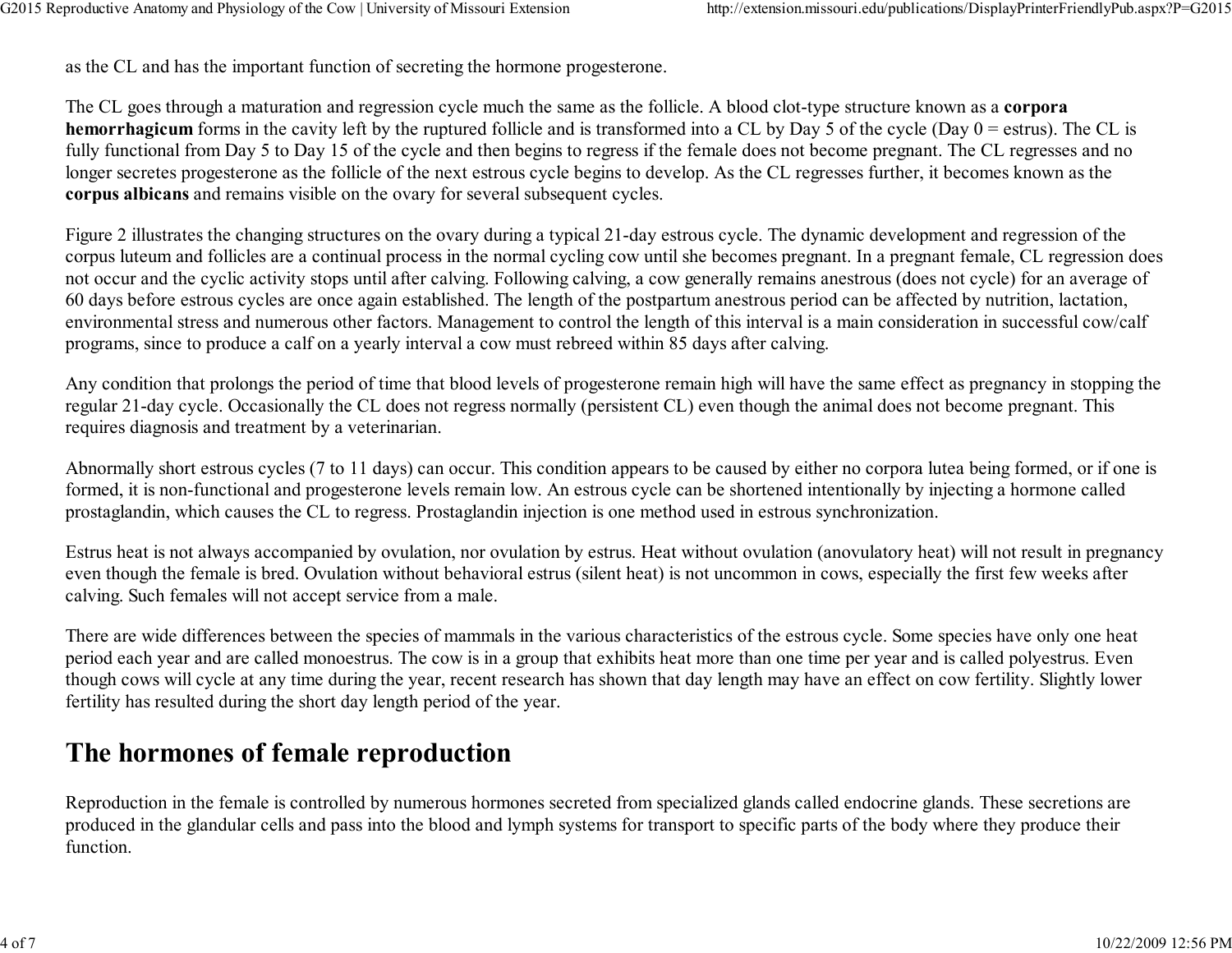The female hormone, estrogen, is produced by the Graafian follicle. Estrogen has among its varied effects

- The development and function of the secondary sex organs
- The onset of behavioral estrus, i.e., the period of sexual receptivity
- The rate and type of growth, especially deposition of fat
- It prepares the prepuberal heifer and post-partum cow for onset of cyclic sexual activity.

Progesterone, secreted by the corpora lutea, suppresses the further development of follicles and the secretion of estrogen. High levels of progesterone and low levels of estrogen prevent a cow from coming into heat. Progesterone is necessary for preparing the uterus to receive thefertilized egg and maintains the proper uterine environment for continuation of pregnancy.

Estrogen and progesterone are not completely separate in their functions since both must be present for certain processes to occur. For example, estrogen/progesterone concentration ratio dictates the onset and duration of behavioral estrus. Development of the uterus is initiated by estrogenand completed by progesterone. Estrogen causes contraction of the uterus near the time of estrus and ovulation, which aid in sperm transport.Progesterone has a quieting effect on the uterus so that there are no contractions which might disturb pregnancy.

The production of ovarian hormones is under direct influence of gonadotropic hormones produced by the anterior pituitary. Follicle stimulating hormone (FSH) and luteninizing hormone (LH) are secreted from the pituitary and travel through the blood to the ovary. FSH and LH are mediated by **gonadotropic releasing hormone** (GnRH) coming from the hypothalamus to signal their release from the pituitary. FSH stimulates the growth, development and function of the follicle, while LH cause the follicle to rupture during ovulation and causes the subsequentdevelopment of the corpus luteum.

The cyclic rise and decline of the reproductive hormone concentrations is graphically illustrated in Figure 3. This cyclic process continues every 20 to 21 days in a normal-cycling cow, but changes if conception occurs. Following pregnancy and a period of anestrus (no estrus cycles) the estrouscycle once again continues. Figure 3 shows the female hormones during a typical estrous cycle.

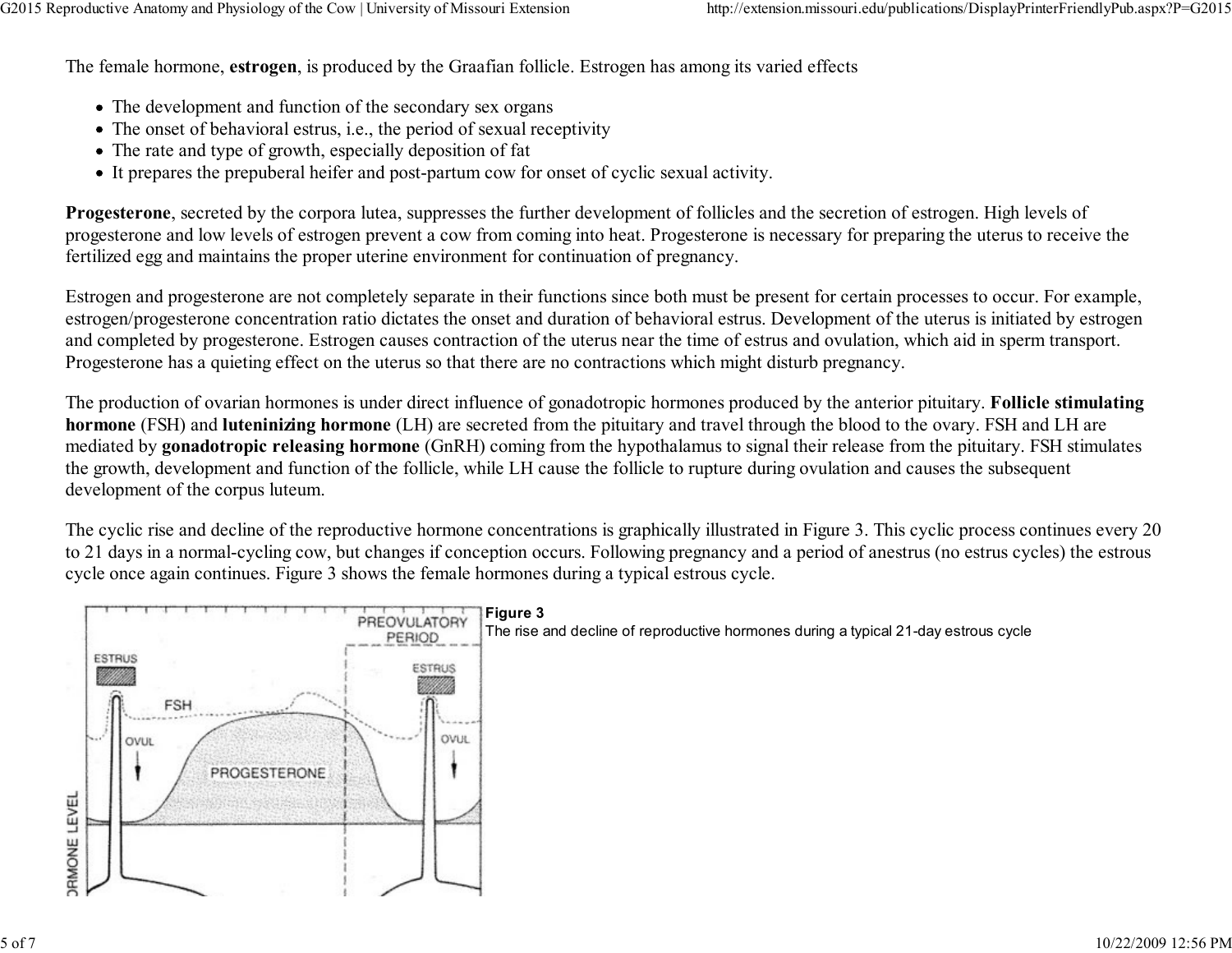

The reproductive cycle of the cow consists of a series of events that occur in a definite order over a period of days. In the cow, this cycle averages 21 days in length (range is 17 to 24 days) and is concerned with preparing the reproductive system for estrus or heat (theperiod of sexual receptivity) and ovulation (the release of the egg).

Figures 2 and 3 show the ovarian changes and sequence of events in a typical 21-day cycle in which pregnancy does not occur.

#### Days 0-1

 The cow is in for estrus (standing heat) on Day 0 for an average of 18 hours (range 12 to 24 hours). About 12 hours after the end of the standingheat, the mature Graafian follicle ruptures (ovulates) in response to a surge of LH released by the pituitary gland.

### Days 1 and 2

 The cells that formerly lined the follicle change and become the lutein cells of the corpus luteum. This change in cell forms is caused byhormonal action, primarily that of LH.

### • Days 2 to 5

 The corpus luteum grows rapidly in both size and function. Numerous follicles may be seen on the ovary at this stage, but by Day 5 theyhave begun to regress.

• Days 5 to 16

 The corpus luteum continues to develop and reaches its maximum growth and function about Day 10. It secrets the hormone progesterone,which inhibits (blocks) LH release by the pituitary gland. During this period, the ovaries are relatively inactive except for the functionalcorpus luteum. No follicles reach maturity and/or ovulate because of the existence of the high levels of progesterone.

• Days 16 to 18

The corpus luteum regresses rapidly due to some luteolytic activity of the uterus. Evidence is increasing that this may be a prostaglandin.

Days 18 to 20

 The corpus luteum is almost non-functional and this releases the blocking action of progesterone. Of the several follicles that commence growth, one becomes more prominent by a surge in rapid growth and activity. As the Graafian follicle grows, it secretes increasing amountsof estrogen. The remainder of the follicles regress.

 $\bullet$  Day 21 or 0

 With the increase in estrogen release by the Graafian follicle and a corresponding decrease in progesterone by the regressing corpus luteum, estrus or heat will occur (cycle has now returned to Day 0). The high estrogen level in the blood triggers a release of LH near the end of heat.Following this surge in blood levels of LH, the mature follicle ruptures to release the egg and the cellular tissue left behind becomes luteinized in response to the stimulation of a hormonal complex to form a new corpus luteum (cycle has now returned to Days 1 and 2).Progesterone again becomes the dominant hormone.